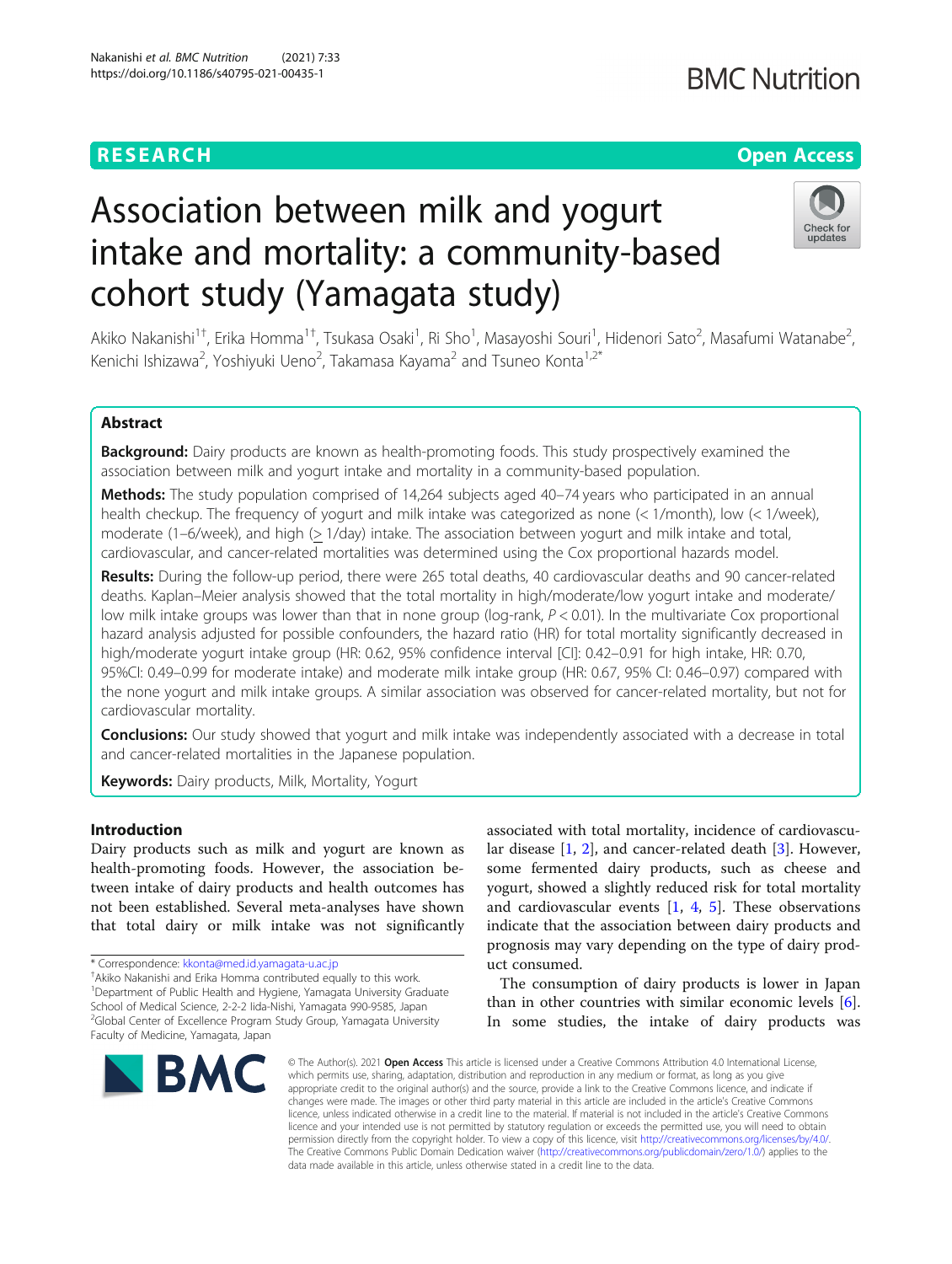associated with a better prognosis. In a previous study, increased milk consumption was associated with a reduced risk for total, cardiovascular, and cancer-related mortalities in men [\[7](#page-5-0)]. In another study, increased yogurt intake was associated with reduced deaths due to rectal cancer in men [[8](#page-5-0)]. Furthermore, increased weekly intake of dairy products has been reported to be associated with decreased cardiac mortality rates in women [[9\]](#page-5-0). However, some studies have shown contradictory results. In a previous study, high frequency of milk and butter intake was associated with higher mortality due to blood cancer [\[10](#page-6-0)]. In another study, high intake of dairy products was associated with an increased incidence of prostate cancer  $[11]$  $[11]$ . Therefore, the association between dairy products and prognosis in the Japanese population may differ depending on the type of outcome.

The possible reasons for these inconsistent results might be the differences in the analytical methods such as classification of dairy products (total amount, fermented/non-fermented type, and individual products), assessment of the amount of intake (frequency or volume), background factors of study populations (age, sex, and comorbidities), and type of outcome (total or specific cause of death). Therefore, to clarify the association between dairy products and prognosis, it is necessary to examine the association between the type of dairy products and the cause of deaths in detail.

The Yamagata study aimed to investigate the effects of major genetic and environmental factors on the development of common diseases and death in a communitybased population. This study provides detailed information on dairy consumption including milk and yogurt; background factors including age, sex, and comorbidities; and mortality during the 9-year follow-up period and causes of death.

In this analysis, we examined whether the intake of milk and yogurt, two major dairy products, is associated with mortality and cause of death in a Japanese population considering the environmental factors using the database of the Yamagata study.

#### Methods

#### Study subjects

The study population comprised 19,231 subjects aged 40–74 years in seven cities in Yamagata Prefecture (Yamagata, Sakata, Kaminoyama, Tendo, Sagae, Higashine, and Yonezawa) who consented to the Yamagata Study during the baseline survey between 2009 and 2015. Details of the Yamagata study have been described in a previous study [\[12\]](#page-6-0). The Yamagata Study was a community-based prospective cohort study, supported by the regional characteristics of the twenty-first Century program and Global Center of Excellence programs in Japan. The target population of this study was the local population covered by national health insurance. All subjects in this study provided written informed consent to participate. Of the 19,231 subjects who consented to the study, 14,264 subjects were included in the analysis after excluding those who withdrew their consent and those with missing responses to the questions on yogurt/milk intake and baseline characteristics ( $n =$ 3387) and the subjects with history of cancer or cardiovascular diseases (stroke, myocardial infarction and angina pectoris) ( $n = 1580$ ). This study was approved by the Ethics Review Committee of Yamagata University Faculty of Medicine (Approval No. 2019–391), and it was conducted in accordance with the Declaration of Helsinki.

#### Information on yogurt and milk intake and baseline characteristics

We collected information on yogurt and milk intake at the baseline survey using the short food frequency questionnaire (FFQ) with high reproducibility and validity reported [\[13\]](#page-6-0). In the questionnaire frequency of yogurt and milk intake was assessed via a single-item question: "How often do you have yogurt?" and "How often do you drink milk?". We provided six possible answers, namely, 1 or more times/day, 5–6 times/week, 3–4 times/week, 1–2 times/week, 1–3 times/month, and < 1 time/month. Then, we categorized the frequency of yogurt and milk into four groups as none  $\left\langle \frac{1}{\text{month}} \right\rangle$ , low (1–3/month), moderate (1–6/week), and high  $(>1/$ day) intake.

Data on baseline characteristics, such as age, sex, current smoking status, alcohol consumption, education period and various laboratory parameters, were collected. The education period was categorized in to three groups (< 9 years: primary or junior high school, 10–12 years: high school, and > 13 years: college or higher). We ascertained the presence of hypertension, diabetes, and dyslipidemia using the information on laboratory data and medications according to the definitions used in previous studies [[12](#page-6-0), [14](#page-6-0)].

#### **Outcomes**

All subjects were followed up from 2009 to 2018 (9 years). Information on mortality was obtained from the certificate of residence. Information of the cause of death was collected from death certificate between 2009 and 2016 (7 years), and classified based on the International Statistical Classification of Diseases and Related Health Problems, 10th Revision (ICD-10) codes. Cardiovascular mortality was defined as death due to circulatory system disorder (ICD-10 codes I00–I99), and cancer-related mortality was defined as death due to cancer (ICD-10 codes C00–D48).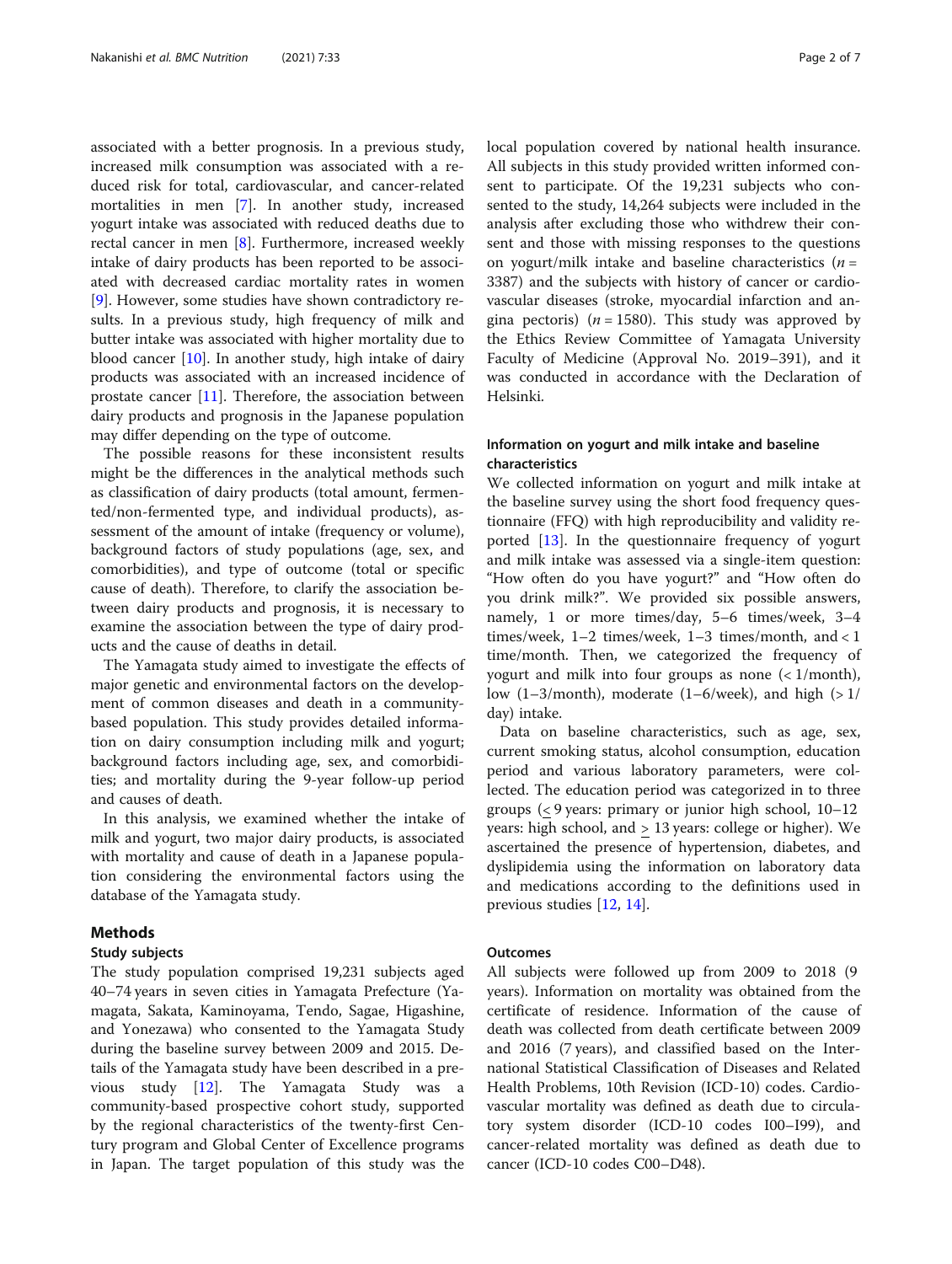#### Statistical analysis

Analysis of variance and chi-square tests were used for continuous and categorical variables, respectively, to compare the groups. Survival time analysis was performed using the Kaplan–Meier method for the association between yogurt/milk intake and mortality. To examine this association, Cox proportional hazards analysis was performed, adjusting for background factors including age, sex, smoking status, alcohol consumption, body mass index (BMI), hypertension, diabetes, and education period. The significance level for each test was set at  $P < 0.05$ . All statistical analyses were preformed using JMP Software 14.2 for Windows (SAS Institute Japan Ltd., Tokyo, Japan).

#### Results

#### Baseline characteristics of the study subjects

A total of 14,264 subjects (5323 males and 8941 females) with a mean age of 61.5 years were analyzed. The baseline characteristics of the subjects are shown in Table 1. Overall, the prevalence of smoking, alcohol consumption, hypertension, diabetes mellitus, and dyslipidemia were 12.0, 46.0, 41.2, 9.5, and 50.4%, respectively. The

Table 1 Characteristics of study subjects

prevalence of none, low, moderate, and high intake of yogurt and milk was 19.9, 17.8, 38.3 and 24.0% for yogurt and 19.0, 12.3, 36.8, and 32.0% for milk, respectively. Yogurt and milk intake increased with age, but decreased with increased prevalence of males, smoking, and alcohol consumption.

During the 9-years follow-up (median 6.5 years), there were 265 total deaths. By the cause of death, there were 40 cardiovascular and 90 cancer-related deaths during the 7-year follow-up (median 4.5 years). Kaplan–Meier analysis showed that the survival probability in the high/ moderate/low yogurt intake and the moderate/low milk intake groups was higher than that in the none group (log-rank,  $P < 0.01$  $P < 0.01$ ; Fig. 1).

In the Cox proportional hazards analysis, the unadjusted hazard ratios (HR) of yogurt intake for total mortality decreased in the low intake (HR: 0.45, 95% confidence interval [CI]: 0.31–0.64), the moderate intake (HR: 0.39, 95%CI: 0.29–0.52) and the high intake (HR: 0.42, 95% CI: 0.29–0.58) groups compared to the none intake group. The unadjusted HR of milk intake for total mortality significantly decreased in the low intake (HR: 0.59, 95%CI 0.37–0.92) and the moderate intake group

|                                                   | <b>Total</b>   | <b>None</b><br>(< 1/month) | Low<br>$(1-3/month)$ | Moderate<br>$(1-6$ /week) | High<br>$($ > 1/day) | P-value |
|---------------------------------------------------|----------------|----------------------------|----------------------|---------------------------|----------------------|---------|
|                                                   |                | Yogurt intake              |                      |                           |                      |         |
| Number (%)                                        | 14,264 (100)   | 2844 (19.9)                | 2535 (17.8)          | 5459 (38.3)               | 3426 (24.0)          |         |
| Male<br>37.3                                      |                | 64.8                       | 38.8                 | 26.8                      | 30.1                 | < 0.01  |
| Age, years                                        | $61.5 \pm 8.7$ | $61.8 \pm 8.8$             | $59.8 \pm 9.1$       | $61.3 \pm 8.6$            | $63.1 \pm 8.0$       | < 0.01  |
| Body mass index, kg/m <sup>2</sup>                | $23.0 \pm 3.2$ | $23.2 \pm 3.2$             | $23.2 \pm 3.3$       | $23.0 \pm 3.2$            | $22.8 \pm 3.1$       | < 0.01  |
| Smoking, %<br>12.0                                |                | 24.5                       | 15.5                 | 8.0                       | 5.5                  | < 0.01  |
| 46.0<br>Alcohol consumption, %                    |                | 61.9                       | 49.1                 | 39.9                      | 40.0                 | < 0.01  |
| Hypertension, %<br>41.2                           |                | 48.4                       | 39.2                 | 39.1                      | 40.1                 | < 0.01  |
| Diabetes mellitus, %<br>9.5                       |                | 11.0                       | 8.9                  | 9.3                       | 9.2                  | 0.04    |
| Dyslipidemia, %                                   | 50.4           | 51.5                       | 49.5                 | 49.9                      | 51.1                 | 0.34    |
| Education period, %<br>$<$ 9 / 10-12 / > 13 years | 12.9/70.0/17.2 | 15.9/68.2/15.9             | 12.9/71.1/16.0       | 11.5/71.7/16.8            | 12.5/67.9/19.7       | < 0.01  |
|                                                   |                | Milk intake                |                      |                           |                      |         |
| Number (%)                                        | 14,264 (100)   | 2705 (19.0)                | 1748 (12.3)          | 5251 (36.8)               | 4560 (32.0)          |         |
| Male                                              | 37.3           | 45.3                       | 43.0                 | 34.4                      | 33.8                 | < 0.01  |
| Age, years                                        | $61.5 \pm 8.7$ | $60.7 \pm 8.9$             | $60.0 \pm 9.2$       | $61.5 \pm 8.5$            | $62.7 \pm 8.3$       | < 0.01  |
| Body mass index, kg/m <sup>2</sup>                | $23.0 \pm 3.2$ | $22.8 \pm 3.2$             | $23.2 \pm 3.2$       | $23.2 \pm 3.2$            | $22.9 \pm 3.1$       | < 0.01  |
| Smoking, %                                        | 12.0           | 19.3                       | 15.2                 | 10.4                      | 8.3                  | < 0.01  |
| Alcohol consumption, %                            | 46.0           | 52.5                       | 51.0                 | 44.9                      | 41.3                 | < 0.01  |
| Hypertension, %                                   | 41.2           | 42.3                       | 41.2                 | 41.3                      | 40.6                 | 0.59    |
| Diabetes mellitus, %                              | 9.5            | 8.9                        | 9.4                  | 10.0                      | 9.4                  | 0.43    |
| Dyslipidemia, %                                   | 50.4           | 48.0                       | 48.9                 | 50.6                      | 52.3                 | < 0.01  |
| Education period, %<br>≤ 9 / 10-12 / $≥$ 13 years | 12.9/70.0/17.2 | 13.5/69.3/17.2             | 13.6/69.7/16.7       | 12.7/70.7/16.6            | 12.5/69.6/17.9       | 0.46    |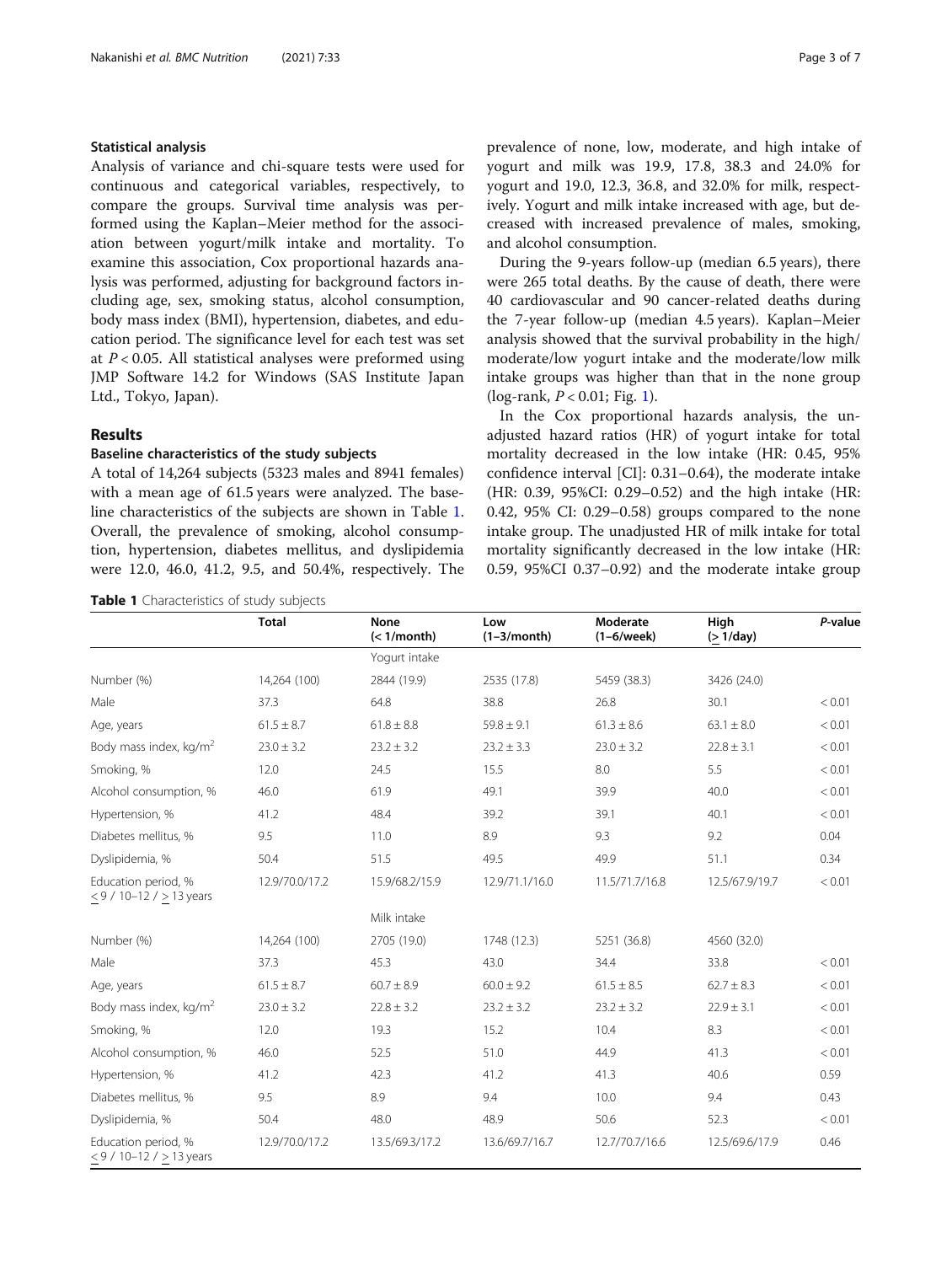<span id="page-3-0"></span>

(HR: 0.53, 95% CI: 0.38–0.74) compared to the none intake group (Table [2\)](#page-4-0). In the multivariate analysis, the adjusted HR for total mortality significantly decreased in the moderate yogurt intake (HR: 0.70, 95%CI: 0.49–0.99) and the high yogurt intake (HR: 0.62, 95% CI: 0.42–0.91) and moderate milk intake (HR: 0.67, 95% CI 0.46–0.97) groups compared to the none yogurt and milk intake groups.

Subsequently, we examined the association between yogurt and milk intake and cause-specific deaths. Similar to the total mortality, the adjusted HR for cancer-related mortality significantly decreased in the moderate yogurt intake (HR: 0.46, 95%CI: 0.24–0.86), the high yogurt intake (HR: 0.53, 95%CI: 0.27–0.99) and the moderate milk intake groups (HR: 0.42, 95% CI 0.21–0.81) compared to the none yogurt and milk intake groups (Table [2\)](#page-4-0). In the overall population, the frequency of cancer-related deaths was high among subjects with lung, stomach, and pancreatic cancer. Subjects in the moderate and high yogurt intake group had a relatively lower incidence of colon, pancreatic, and lung cancer, and those in the moderate milk intake group had lower incidence of stomach and pancreatic cancer (Supplementary Table [1](#page-5-0)). However, there was no significant association between cardiovascular mortality and yogurt and milk intake in both unadjusted and adjusted Cox proportional hazards analyses (Table [2\)](#page-4-0).

#### **Discussion**

In this study we firstly showed that the moderate/high yogurt intake and the moderate milk intake are independently associated with a reduced risk of total and cancer-related mortalities in a Japanese communitybased population. This finding indicates that the adequate intake of yogurt and milk might be an associated factor for good prognosis.

Neutral associations between the intake of dairy products and total, cardiovascular, and cancer-related mortalities have been reported in previous meta-analyses [\[1](#page-5-0)–[3](#page-5-0)]. However, some studies have reported that intake of specific dairy products has protective effects—high yogurt intake was associated with a decreased risk of rectal cancer-related mortality in men [[8\]](#page-5-0) and high intake of dairy products was associated with a decreased risk of cardiac mortality in the Japanese [[9\]](#page-5-0) and Iranian population [[15\]](#page-6-0). However, other reports have reported that intake of specific dairy products has harmful effects—high milk intake was associated with an increased risk of cancer-related mortality in China [\[16\]](#page-6-0) and Sweden [\[17](#page-6-0)], high milk and butter intake was associated an increased risk of blood cancer-related mortality [[10\]](#page-6-0), and high intake of dairy products was associated with an increased risk of prostate cancer  $[11, 18]$  $[11, 18]$  $[11, 18]$  $[11, 18]$ . The reason for the inconsistent association between intake of dairy products and prognosis has not been determined. However, differences in the classification of dairy products, the definition of high and low intake of dairy products, methods of assessing intake (frequency or amount) and the background factors of study populations may lead to inconsistencies. In this study, moderate/high yogurt intake and moderate milk intake were associated with a reduced risk of mortality, suggesting a difference in the optimal intake between yogurt and milk. These findings indicate that the amount of specific dairy products consumed might modulate the association with mortality.

The mechanism by which dairy consumption is associated with total mortality, especially cancer-related mortality, is unclear. However, the bioactive substances in dairy products such as calcium, lactoferrin, and fermentation products have been speculated to inhibit the development of various types of cancers [\[19](#page-6-0)]. However, insulin-like growth factor I (IGF-I) in milk has been estimated to increase the incidence of some cancers, such as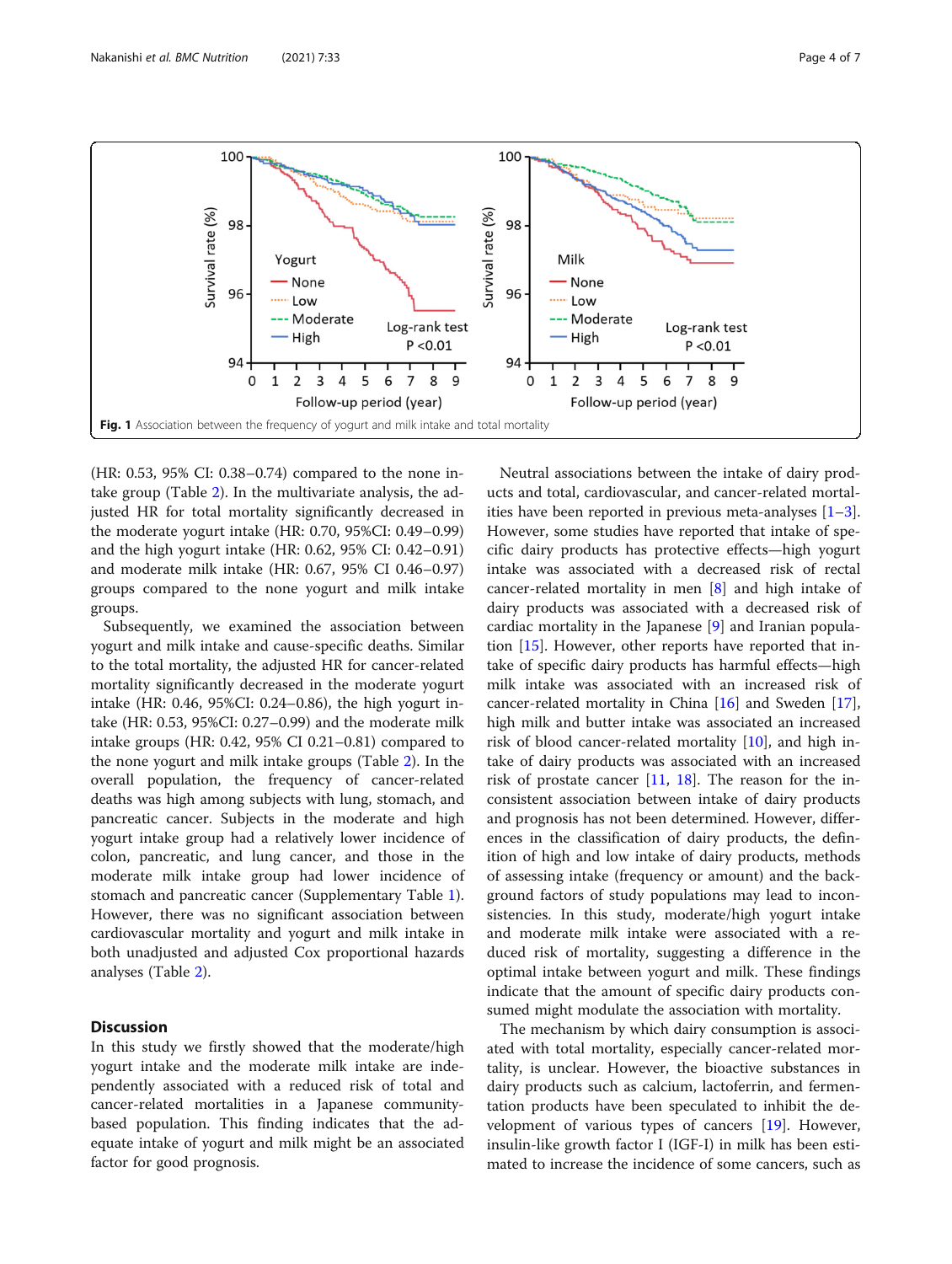|                          | Person-<br>year | Number<br>of<br>deaths | Incident<br>rate<br>(1000)<br>person-<br>year) | <b>SIG &amp;</b> Cox proportional nazaras analysis, the association between the intake or yogan and milk and mortality<br>Unadjusted |         | Adjusted <sup>a</sup>  |         |
|--------------------------|-----------------|------------------------|------------------------------------------------|--------------------------------------------------------------------------------------------------------------------------------------|---------|------------------------|---------|
|                          |                 |                        |                                                | <b>HR (95%CI)</b>                                                                                                                    | P-value | HR (95%CI)             | P-value |
| Total mortality          |                 |                        |                                                |                                                                                                                                      |         |                        |         |
| Yogurt intake            |                 |                        |                                                |                                                                                                                                      |         |                        |         |
| None                     | 17,681          | 99                     | 5.6                                            | reference                                                                                                                            |         | Reference              |         |
| Low                      | 16,205          | 41                     | 2.5                                            | $0.45(0.31 - 0.64)$                                                                                                                  | < 0.01  | $0.72$ (0.48-1.07)     | 0.10    |
| Moderate                 | 34,767          | 76                     | 2.2                                            | $0.39(0.29 - 0.52)$                                                                                                                  | < 0.01  | $0.70(0.49 - 0.99)$    | 0.04    |
| High                     | 21,118          | 49                     | 2.3                                            | $0.42$ (0.29-0.58)                                                                                                                   | < 0.01  | $0.62$ (0.42-0.91)     | 0.01    |
| Milk intake              |                 |                        |                                                |                                                                                                                                      |         |                        |         |
| None                     | 16,568          | 68                     | 4.1                                            | reference                                                                                                                            |         | reference              |         |
| Low                      | 11,019          | 27                     | 2.5                                            | $0.59(0.37 - 0.92)$                                                                                                                  | 0.02    | $0.68$ $(0.41 - 1.09)$ | 0.11    |
| Moderate                 | 33,741          | 74                     | 2.2                                            | $0.53$ $(0.38 - 0.74)$                                                                                                               | < 0.01  | $0.67$ (0.46-0.97)     | 0.03    |
| High                     | 28,443          | 96                     | 3.4                                            | $0.82$ $(0.60 - 1.12)$                                                                                                               | 0.22    | $1.06(0.75 - 1.50)$    | 0.74    |
| Cancer-related mortality |                 |                        |                                                |                                                                                                                                      |         |                        |         |
| Yogurt intake            |                 |                        |                                                |                                                                                                                                      |         |                        |         |
| None                     | 12,166          | 38                     | 3.1                                            | reference                                                                                                                            |         | reference              |         |
| Low                      | 11,214          | 18                     | 1.6                                            | $0.51$ (0.28-0.88)                                                                                                                   | 0.02    | $0.90(0.48 - 1.63)$    | 0.74    |
| Moderate                 | 23,978          | 17                     | 0.7                                            | $0.23(0.12 - 0.39)$                                                                                                                  | < 0.01  | $0.46(0.24 - 0.86)$    | 0.01    |
| High                     | 14,359          | 17                     | 1.2                                            | $0.38(0.21 - 0.66)$                                                                                                                  | < 0.01  | $0.53(0.27 - 0.99)$    | 0.047   |
| Milk intake              |                 |                        |                                                |                                                                                                                                      |         |                        |         |
| None                     | 11,283          | 27                     | 2.4                                            | reference                                                                                                                            |         | reference              |         |
| Low                      | 7576            | 10                     | 1.3                                            | $0.55(0.25 - 1.09)$                                                                                                                  | 0.09    | $0.70(0.32 - 1.46)$    | 0.35    |
| Moderate                 | 23,360          | 17                     | 0.7                                            | $0.30(0.16 - 0.55)$                                                                                                                  | < 0.01  | $0.42$ (0.21-0.81)     | 0.01    |
| High                     | 19,499          | 36                     | 1.8                                            | $0.77$ $(0.47 - 1.28)$                                                                                                               | 0.30    | $1.08(0.62 - 1.89)$    | 0.80    |
| Cardiovascular mortality |                 |                        |                                                |                                                                                                                                      |         |                        |         |
| Yogurt intake            |                 |                        |                                                |                                                                                                                                      |         |                        |         |
| None                     | 12,166          | 12                     | 1.0                                            | reference                                                                                                                            |         | reference              |         |
| Low                      | 11,214          | 5                      | 0.4                                            | $0.45(0.14 - 1.22)$                                                                                                                  | 0.12    | $0.85(0.26 - 2.49)$    | 0.78    |
| Moderate                 | 23,978          | 15                     | 0.6                                            | $0.64(0.30-1.39)$                                                                                                                    | 0.25    | $1.08(0.44 - 2.74)$    | 0.87    |
| High                     | 14,359          | 8                      | 0.6                                            | $0.56$ $(0.22 - 1.36)$                                                                                                               | 0.20    | 1.06 (0.39-2.84)       | 0.91    |
| Milk intake              |                 |                        |                                                |                                                                                                                                      |         |                        |         |
| None                     | 11,283          | 11                     | 1.0                                            | reference                                                                                                                            |         | reference              |         |
| Low                      | 7576            | 3                      | 0.4                                            | $0.41(0.09 - 1.31)$                                                                                                                  | 0.14    | $0.52$ (0.11-1.78)     | 0.31    |
| Moderate                 | 23,360          | 17                     | 0.7                                            | $0.75(0.36 - 1.65)$                                                                                                                  | 0.47    | $0.88(0.38 - 2.18)$    | 0.78    |
| High                     | 19,499          | 9                      | 0.5                                            | $0.47(0.19 - 1.15)$                                                                                                                  | 0.10    | $0.50(0.18 - 1.35)$    | 0.17    |

#### <span id="page-4-0"></span>Table 2 Cox proportional hazards analysis: the association between the intake of yogurt and milk and mortality

CI confidence interval, HR hazard ratio<br><sup>a</sup> adjusted for age, gender, hypertension, diabetes mellitus, smoking, alcohol consumption, body mass index, education period

prostate cancer [[18\]](#page-6-0). Accordingly, the cancerinhibiting or cancer-promoting effects may vary depending on the amount and balance of each substance in dairy products. In addition, yogurt has another possible mechanism—the involvement of live microorganisms and probiotics, such as lactic acid bacteria, which are speculated to play a protective role. It has been speculated that the antiinflammatory effects of probiotics and their ability to inhibit the production of harmful enzymes prevent the development of colon cancer [\[20](#page-6-0)]. Further, it has been suggested that yogurt reduces the concentration of insulin-like growth factor I in dairy products, which promotes cancer development [\[21\]](#page-6-0). These experimental observations support our finding that higher yogurt intake is associated with lower cancer-related mortality.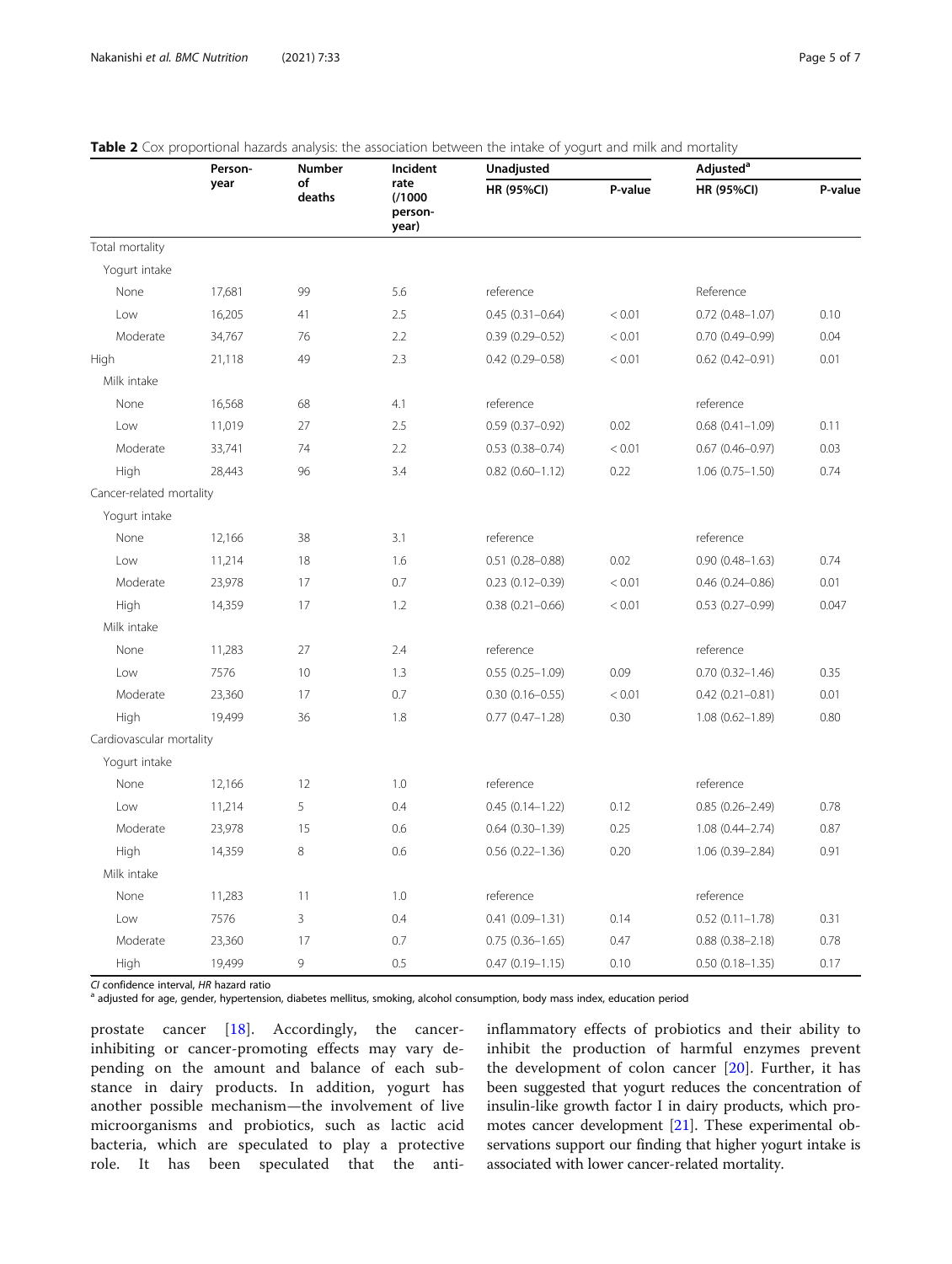<span id="page-5-0"></span>In this study, we did not find a significant association between dairy consumption and cardiovascular mortality. However, the limited statistical power due to the small number of cardiovascular deaths may have failed to detect a significant association between them. Therefore, the insignificant association between dairy products and cardiovascular mortality is inconclusive. It needs to be confirmed by longer term observation or evaluated by other parameters such as the incidence of cardiovascular disease.

Accurate assessment of intake of yogurt and milk requires the information both of frequency and amount consumed at one time. However, it increases the burden on the study subjects and may cause another bias such as motivation and literacy. Although the food frequency questionnaire might have measurement error, the short FFQ in this study has been utilized in previous dietary intake surveys in Japan, and its high reproducibility and validity have been confirmed [\[13\]](#page-6-0). Therefore, this simple questionnaire could be used for a large-scale study with general population.

Our study examined the association of the intake of milk and yogurt with mortality and the cause of death in detail, with the adjustments for various background factors. Therefore, the findings of this study seem robust. However, this study has several limitations. First, owing to the observational nature of this study, it was impossible to prove a causal relationship between yogurt and milk intake and mortality. Second, yogurt and milk intake were evaluated only once at baseline and might have changed during the follow-up period. Third, there may be a selection bias because the study included subjects who underwent health screening and were relatively healthy. Fourth, we performed multivariate analyses adjusting for various established risk factors. However, there may be other confounding factors.

#### Conclusions

This study showed that yogurt and milk intake was independently associated with total and cancer-related mortality among the general Japanese population. However, the association might be modulated by the amount and combination of specific dairy products consumed. Further studies are warranted to clarify the optimal intake of dairy products to improve prognosis.

#### Abbreviations

BMI: body mass index; CI: confidence interval; HR: hazard ratio; ICD-10: International Statistical Classification of Diseases and Related Health Problems, 10th Revision; SNPs: single nucleotide polymorphisms

#### Supplementary Information

The online version contains supplementary material available at [https://doi.](https://doi.org/10.1186/s40795-021-00435-1) [org/10.1186/s40795-021-00435-1.](https://doi.org/10.1186/s40795-021-00435-1)

Additional file 1: Supplementary Table 1. Number of cancer-related deaths.

#### Acknowledgements

Not applicable.

#### Authors' contributions

AN, EH, and TK conceived and designed the study and drafted the manuscript. AN, EH, and TK analyzed the data. TO, RS, and MS substantively contributed to drafting the manuscript. HS, MW, KI, and YU reviewed the manuscript. All authors read and approved the final manuscript.

#### Funding

This study was supported in part by a Grant-in-Aid from the twenty-first Century Center of Excellence (COE), and the Global COE program of the Japan Society for the Promotion of Science.

#### Availability of data and materials

The dataset of the current study is not publicly available due to ethical reasons; however, it is available from the corresponding author on reasonable request.

#### Declarations

#### Ethics approval and consent to participate

This study was approved by the Ethics Review Committee of the Faculty of the Medical Department of Yamagata University (approval number 2019– 391). All subjects in this study provided written informed consent to participate.

#### Consent for publication

Not applicable.

#### Competing interests

The authors declare no competing interests.

#### Received: 28 December 2020 Accepted: 30 April 2021 Published online: 14 July 2021

#### References

- 1. Guo J, Astrup A, Lovegrove JA, Gijsbers L, Givens DI, Soedamah-Muthu SS. Milk and dairy consumption and risk of cardiovascular diseases and allcause mortality: dose-response meta-analysis of prospective cohort studies. Eur J Epidemiol. 2017;32(4):269–87. [https://doi.org/10.1007/s10654-017-](https://doi.org/10.1007/s10654-017-0243-1) [0243-1.](https://doi.org/10.1007/s10654-017-0243-1)
- 2. Mullie P, Pizot C, Autier P. Daily milk consumption and all-cause mortality, coronary heart disease and stroke: a systematic review and meta-analysis of observational cohort studies. BMC Public Health. 2016;16(1):1236. [https://doi.](https://doi.org/10.1186/s12889-016-3889-9) [org/10.1186/s12889-016-3889-9](https://doi.org/10.1186/s12889-016-3889-9).
- 3. Lu W, Chen H, Niu Y, Wu H, Xia D, Wu Y. Dairy products intake and cancer mortality risk: a meta-analysis of 11 population-based cohort studies. Nutr J. 2016;15(1):91. <https://doi.org/10.1186/s12937-016-0210-9>.
- 4. Tognon G, Nilsson LM, Shungin D, Lissner L, Jansson JH, Renström F, et al. Nonfermented milk and other dairy products: associations with all-cause mortality. Am J Clin Nutr. 2017;105(6):1502–11. [https://doi.org/10.3945/a](https://doi.org/10.3945/ajcn.116.140798) [jcn.116.140798](https://doi.org/10.3945/ajcn.116.140798).
- 5. Dehghan M, Mente A, Rangarajan S, Sheridan P, Mohan V, Iqbal R, et al. Association of dairy intake with cardiovascular disease and mortality in 21 countries from five continents (PURE): a prospective cohort study. Lancet. 2018;392(10161):2288–97. [https://doi.org/10.1016/S0140-6736\(18\)31812-9](https://doi.org/10.1016/S0140-6736(18)31812-9).
- 6. Ministry of Health and Welfare, Japan. The National Health and Nutrition Survey in Japan, 2008. Tokyo: Daiichi Shuppan; 2011. (in Japanese)
- 7. Wang C, Yatsuya H, Tamakoshi K, Iso H, Tamakoshi A. Milk drinking and mortality: findings from the Japan collaborative cohort study. J Epidemiol. 2015;25(1):66–73. [https://doi.org/10.2188/jea.JE20140081.](https://doi.org/10.2188/jea.JE20140081)
- 8. Kojima M, Wakai K, Tamakoshi K, Tokudome S, Toyoshima H, Watanabe Y, et al. Diet and colorectal cancer mortality: results from the Japan collaborative cohort study. Nutr Cancer. 2004;50(1):23–32. [https://doi.org/1](https://doi.org/10.1207/s15327914nc5001_4) [0.1207/s15327914nc5001\\_4.](https://doi.org/10.1207/s15327914nc5001_4)
- 9. Kondo I, Ojima T, Nakamura M, Hayasaka S, Hozawa A, Saitoh S, et al. Consumption of dairy products and death from cardiovascular disease in the Japanese general population: the NIPPON DATA 80. J Epidemiol. 2013; 23(1):47–54. <https://doi.org/10.2188/jea.je20120054>.